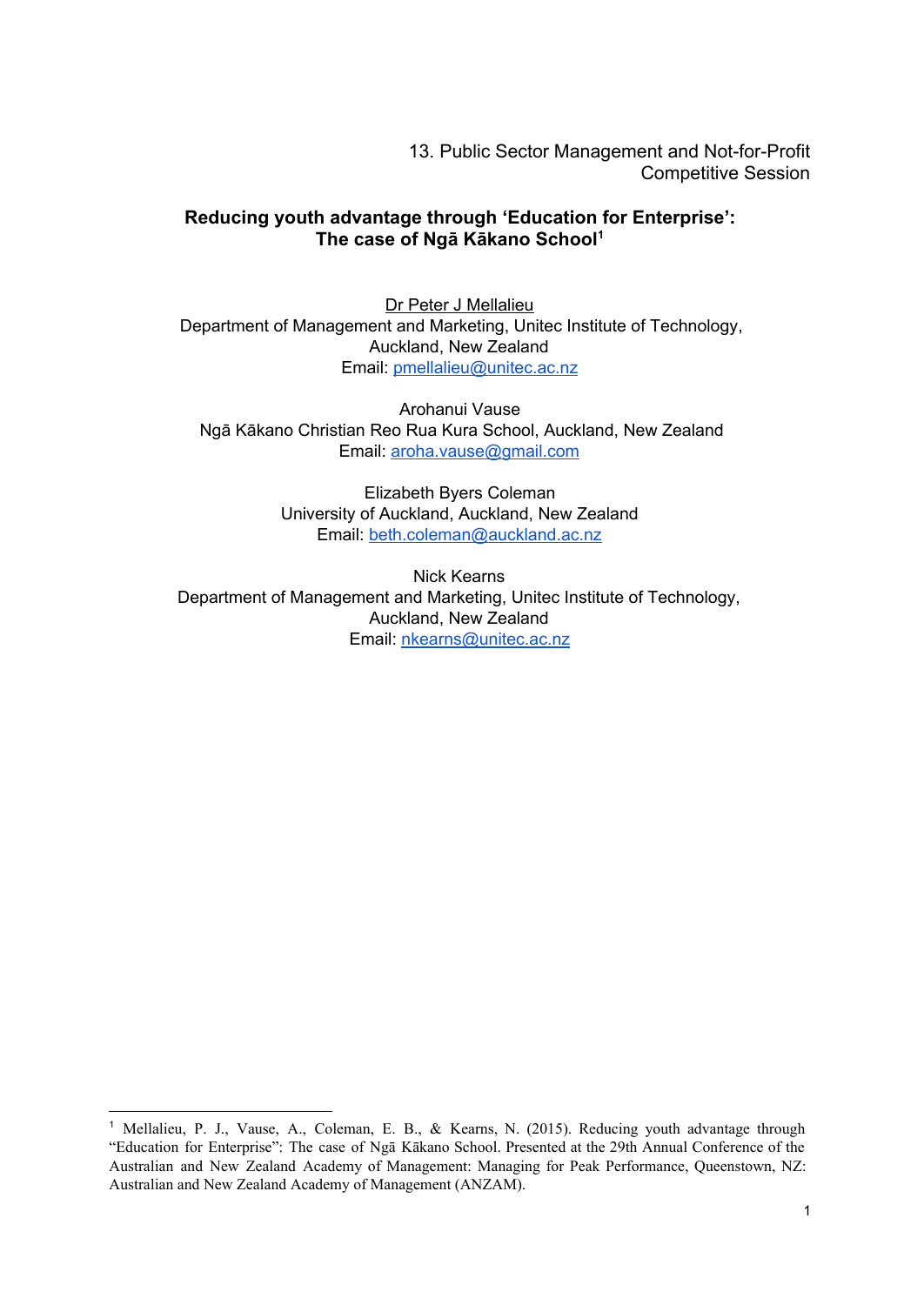# **Reducing youth advantage through 'Education for Enterprise': The case of Ngā Kākano School**

# **ABSTRACT**

In developed countries, the education divide between students with access and those without access to elite education providers has deepened. Students who have limited access to 'elite' education are at risk of joining a vicious circle of low educational outcomes, and displaying behaviours that make escape from poverty difficult. The case study details the journey of a high school that embarked on a path to engage all of its students in 'Education for Enterprise' (E4E) as a curriculum foundation to help its students achieve educational outcomes that better position them for modern citizenship and promising career pathways. The strategic change implemented by the school was informed by strategic audit and idealised design, but ultimately was pursued in an enterprising and opportunistic fashion. A distinctive teaching and learning environment is emerging combining indigenous (Māori), Western, and contemporary pedagogies: *Te Kaupapa Ngā Kākano*.

**Key words:** Youth enterprise, indigenous enterprise, indigenous education, education for enterprise, case study

# **INTRODUCTION**

In developed countries, the education divide between students with access and those without access to elite education providers has deepened. Students who have limited access to 'elite' education are at risk of joining a vicious circle of low educational outcomes, inadequate and inappropriate training for the emerging workplace, and behaviours that make escape from poverty difficult (Boven, Harland and Grace, 2011). This case study explores the lessons learned from a school that has embarked on a path to engage all of its students in 'Education for Enterprise' (E4E) as a curriculum foundation to help its students aspire and achieve educational outcomes that better position them for modern citizenship, tertiary education, or other promising career pathways.

# **BACKGROUND LITERATURE**

*Ngā Kākano Christian Reo Rua Kura* [Literally 'Seeds of the creator bilingual school'] is a private school based in Auckland, New Zealand, founded in 1997 by Te Rangi Allen and his wife, Veronica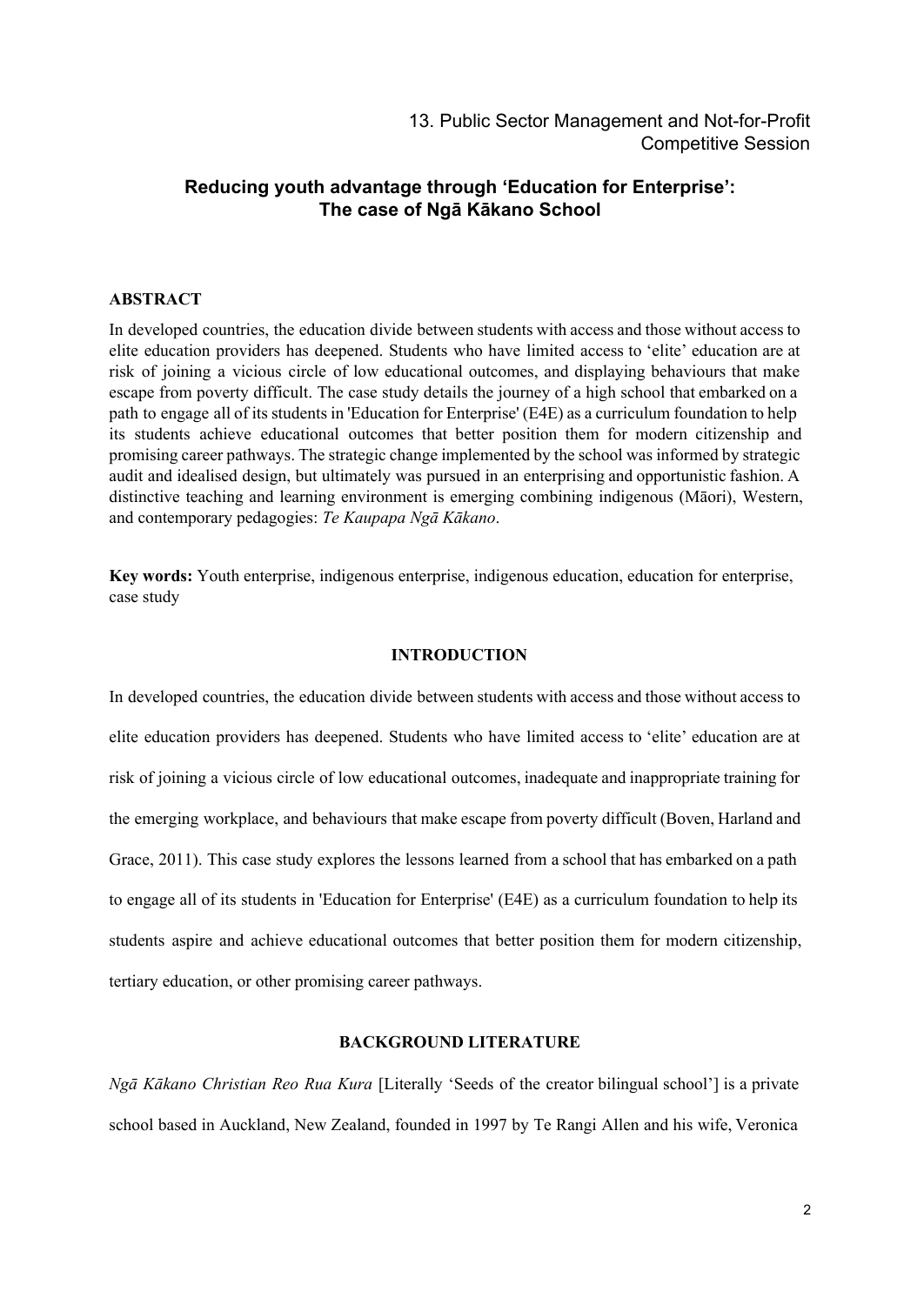Allen. Their vision for Ngā Kākano was ignited by Te Rangi's sadness at the high truancy and low success rate of Māori and Pacific Island students he saw in his then role as a 1st XV rugby coach at a secondary school in west Auckland. The school first operated as a childcare centre for 16 children and was strongly *whānau* [family] oriented. A collaboration with Waikato University's 'Transition to *kura'* [place of learning] programme highlighted key areas of success. By 1998 the school gained registration as an Area School (ages 5 through 18). The school's mission evolved to 'develop, equip and empower students of tomorrow', focused particularly on education tailored to improve Māori and Pacific Island students' success rates in education (Vause, 2011).

By 2011, Ngā Kākano was operating from a basic light industrial building with a roll of 64 students from Year 1 through Year 13 (ages 5 through 17). Capital funding came primarily from the New Zealand Ministry of Education (80 per cent), with the remainder from parents, donations, and foundation grants. However, less than 15 per cent of the school's operating budget came from the Ministry of Education. The school survived on modest fees paid by parents, careful, innovative management, and modest salaries drawn by the principal and teachers.

In 2011, the school had ambitions to increase its roll to 250 students, establish itself in purposebuilt buildings, and broaden its curriculum to include specialist programmes in Māori language, Māori culture, and business. The challenge was to acquire the financial and human resources needed to bring these ambitions to fruition in the face of several strategic issues detailed later.

In October 2011, a team of business entrepreneurship students from Unitec Institute of Technology (Unitec), under the leadership of Vause, presented an interactive workshop introducing pupils at Ngā Kākano to the principles of business entrepreneurship, finance, and law. The highly interactive workshop engaged the school pupils to such an extent that the Principal (Te Rangi Allen), invited Mellalieu and his then student Vause to explore how business education could be introduced into Ngā Kākano's educational programme. The paper continues by providing a case example of how this particular initiative was interwoven with Ngā Kākano's overall strategic development challenges. In particular, the case provides a snapshot of how several strategic issues challenging Ngā Kākano in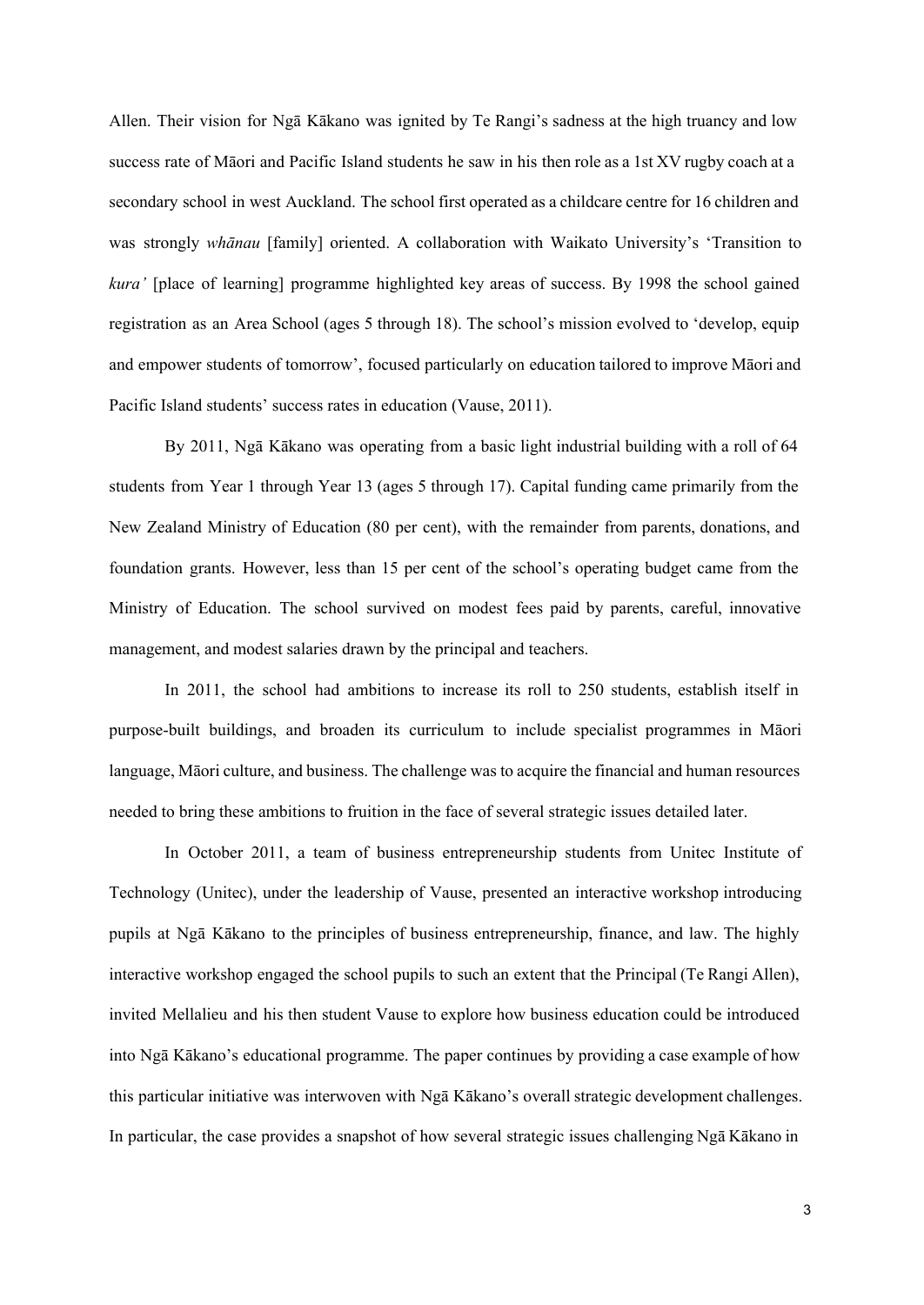2011 were partly resolved through several initiatives introduced through to early 2014.

## **METHODOLOGY**

In 2011 a series of stakeholder meetings with students, staff, and family confirmed the identification of several strategic issues, detailed later, that challenged the school. The process, somewhat emergent, was informed by both traditional Māori protocol (several *hui*, that is, consensus-focused meetings), and strategic change processes including Strategic Audit (Mellalieu, 1992) and Idealised Design (Ackoff, 1978). Especially pertinent as a relevant, pragmatic foundation from the literature was the exemplary case of the Idealised (re)Design of the Academy of Vocal Arts, Philadelphia (AVA) (Pourdehnad and Hebb, 2002; Magidson, 2006; Ackoff, Magidson and Addison, 2006).

Furthermore, the school's constituency realised the need to develop a hybrid school curriculum, pedagogy, and learning environment that drew on traditional Māori pedagogical practices [*kaupapa Māori*] and the students' educational needs for developing opportunities to thrive in the contemporary, 21st century world. This realisation was informed by a paper by Boven, Harland, and Grace (2011), an illustration from which is presented in Figure 1. Boven et al's figure encapsulates the notion that to achieve well-being and productive employment, the journey from childhood is fraught with risks (snakes). The risks to a young child include losing engagement with the education process, thereby dropping out, or learning the wrong skills for which there are no jobs. These risks were more likely to face students from relatively disadvantaged backgrounds, and this gave rise to Boven et al's notion of an 'education divide'.

Once the strategic issues were clarified and confirmed by the constituency, the school pursued a series of opportunistic and enterprising initiatives aimed at resolving the issues.

Data for the paper is derived from several sources including documents, audio-video recordings, and participant observation and reflection. The documents included: operational and strategic reports prepared for the Board of Trustees of Nga Kakano; documentation provided to and from the Ministry of Education pertaining to performance evaluation and accreditation; and documentation related to the school's applications for Partnership School status and funding. As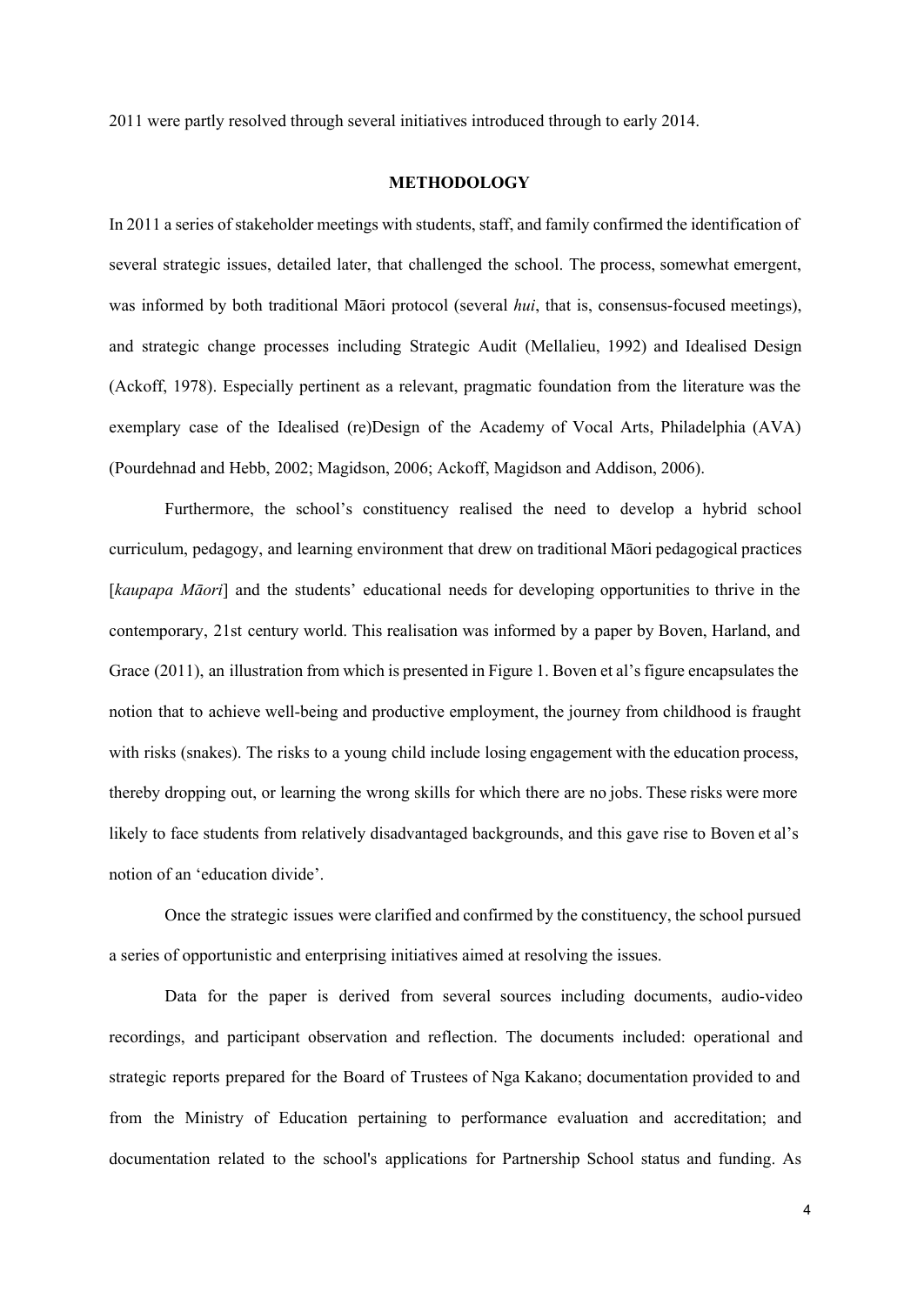participant observers all authors contributed to analysing and reflecting on the data and observations. Vause was a multi-faceted participant taking roles as a student at Unitec, a school administrator at Nga Kakano, a member of the school's founding Allen family, an Executive Board member, and, ultimately, lead teacher for E4E in the school. Kearns, formerly a secondary school teacher who had contributed to the establishment of the New Zealand E4E curriculum, played a particular role in advising, and adapting the E4E curriculum for Nga Kakano. Coleman, a Unitec graduate of business innovation and entrepreneurship, contributed as both a mentor to the student E4E Young Enterprise teams and advisor to the Nga Kakano Board. Mellalieu's role evolved from that of Unitec strategic and academic facilitator, informed by Ackoff's Idealised Design approach, towards being appointed to the Board of Nga Kakano.

**Figure 1: 'Too many snakes, not enough ladders' result in disengaged, incorrectly educated youth with poor employment prospects**



Source: Boven, Harland, and Grace, 2011.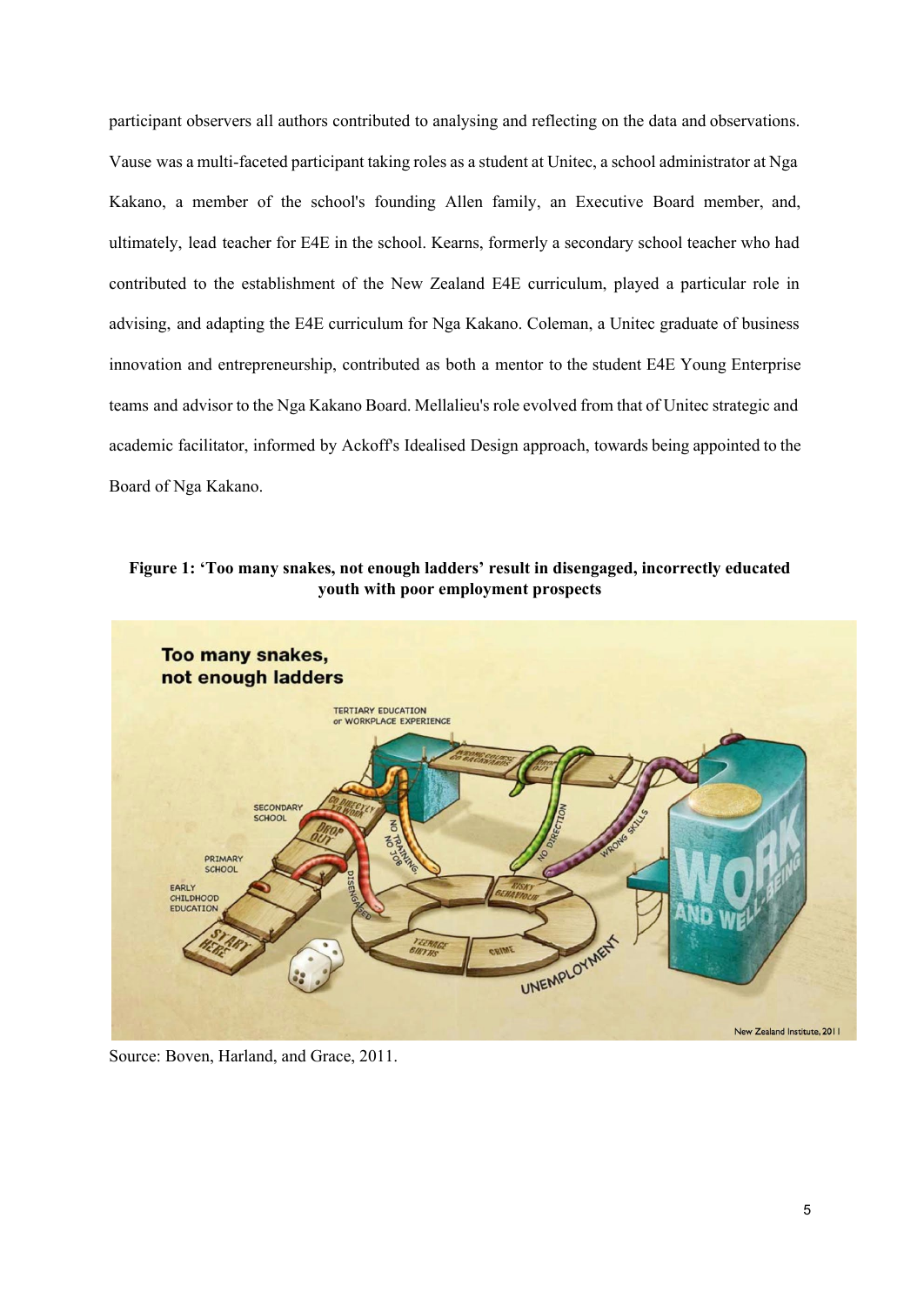The paper here is written primarily as a case note to reveal the authors' joint agreement about 'what happened' with the intention of subjecting the case to critical and theoretical scrutiny at a later point. The paper proceeds by introducing the issues as they were in 2011, explains how the Education for Enterprise initiative was implemented, and updates the strategic issues as they had unfolded by 2014. The paper concludes with lessons learned from introducing the E4E initiative within the context of the school and its broader strategic development challenges.

#### **RESULTS AND IMPLICATIONS**

In October 2011, Mellalieu and Vause, in a quick, preliminary assessment, identified the top five strategic issues facing Ngā Kākano as a prelude to identifying the context for embedding Education for Enterprise into the school. The issues were the need to:

ISSUE 1: Broaden the funding base for a school with 'special character';

ISSUE 2: Develop a suitable physical location to cater for expansion in the student roll;

ISSUE 3: Embed Education for Enterprise (E4E) across the curriculum;

ISSUE 4: Acquire specialist staff who can harmonise with the school's special character;

ISSUE 5: Develop a portfolio of pedagogies and learning technologies appropriate for guiding students to future success in a post-modern, post-colonial world.

The following paragraphs elaborate the issues as they were characterised in 2011 as a basis for future strategic choice and development (Mellalieu and Vause, 2011). Later in the paper, these issues are updated to reflect the school's situation in early 2014.

# *ISSUE 1: Broaden the funding base for a school with 'special character'*

In 2011, the school ran a tight budget with a balance sheet that provided limited support for investments in quality improvements, development, and growth. The school was funded through a modest level of school fees charged to parents. As a private school, the school received around 10 to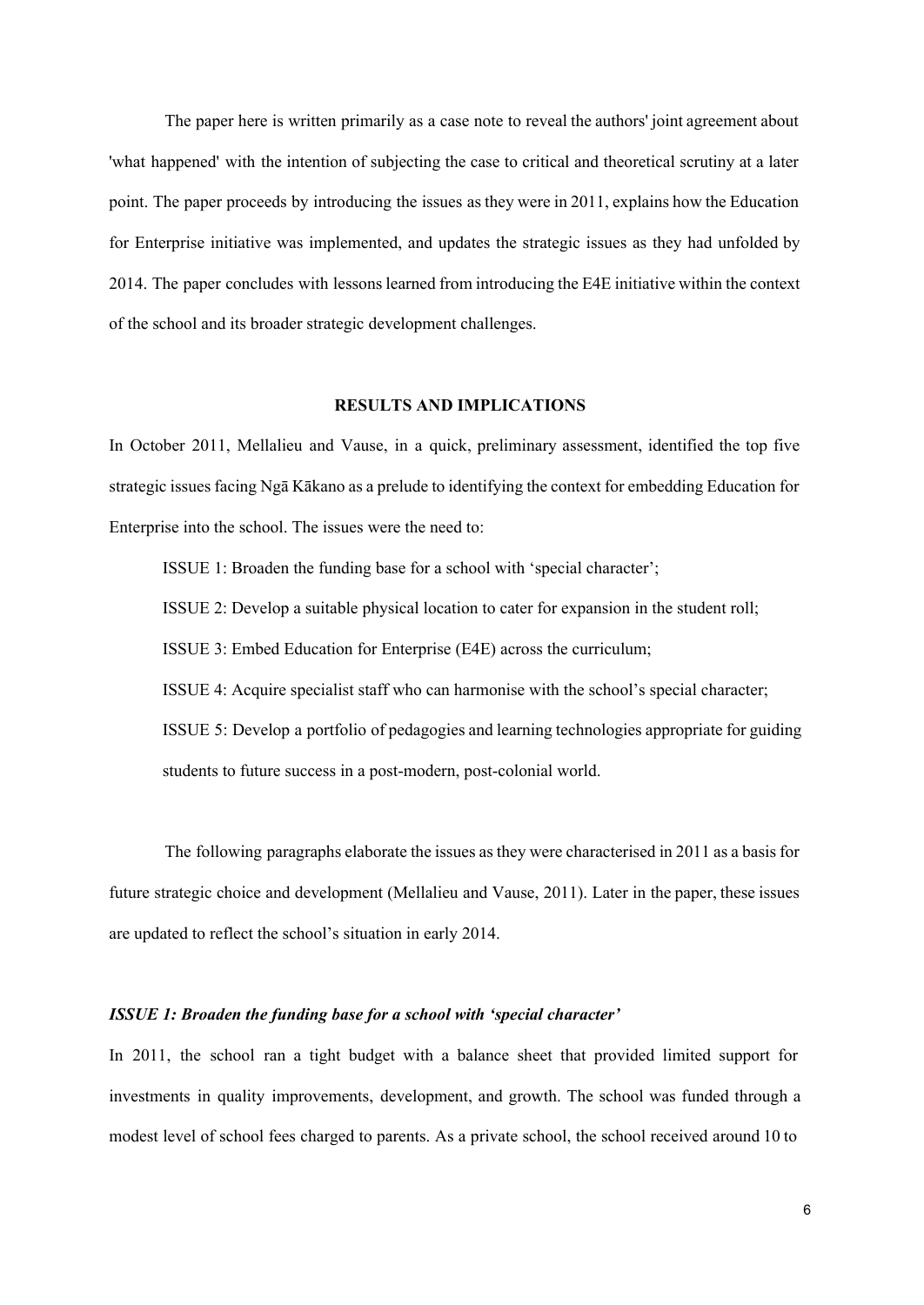15 per cent of its costs from public education funds. However, the school had a 'special character' in terms of its focus on a 'lowdecile' Māori/Pacifika demographic and Christian values. Given its superior educational achievements for its targeted demographic there were likely to be several opportunities to gain public sector, private sector, and philanthropic cash and noncash contributions to support the school's development. One important source was public sector funding from New Zealand's Vote: Ministry of Education for Schools of Special Character such as the existing practice for Catholic private schools. This source could provide substantial funding towards a new building, equipment, and staffing costs. The challenge was to prepare the documentation necessary to support applications to these additional sources of funding.

# *ISSUE 2: Develop a suitable physical location to cater for expansion in the student roll*

In 2011, the school was located within a light industrial manufacturing/service building complex. The space available limited growth from the 2011 roll of 60 students, although the construction of a mezzanine floor was feasible. However, space was available in nearby units for rental. The current space was a pragmatic, cost-effective solution for the school, but was less satisfactory as a long-term 'home' for the school. The location was near to a park where outdoor recreational activities could be conducted. Also nearby was Henderson's Lincoln Road business district that included light industrial, service, retail, and hospital facilities. The 2011 financial situation of the school inhibited the jump to the next stage of growth.

#### *ISSUE 3: Embed education for enterprise across the curriculum*

Education for Enterprise (E4E) offered students feasible, alternative pathways to a 'good job' (Clifton, 2011) beyond traditional secondary school educational pathways focused on training for a technical trade or for professional/tertiary education. A three-hour pilot teaching module lead by business students (including Vause, then a student) of Unitec Institute of Technology achieved considerable engagement by many students in the Senior Class of the school. (The Senior Class was a mixed class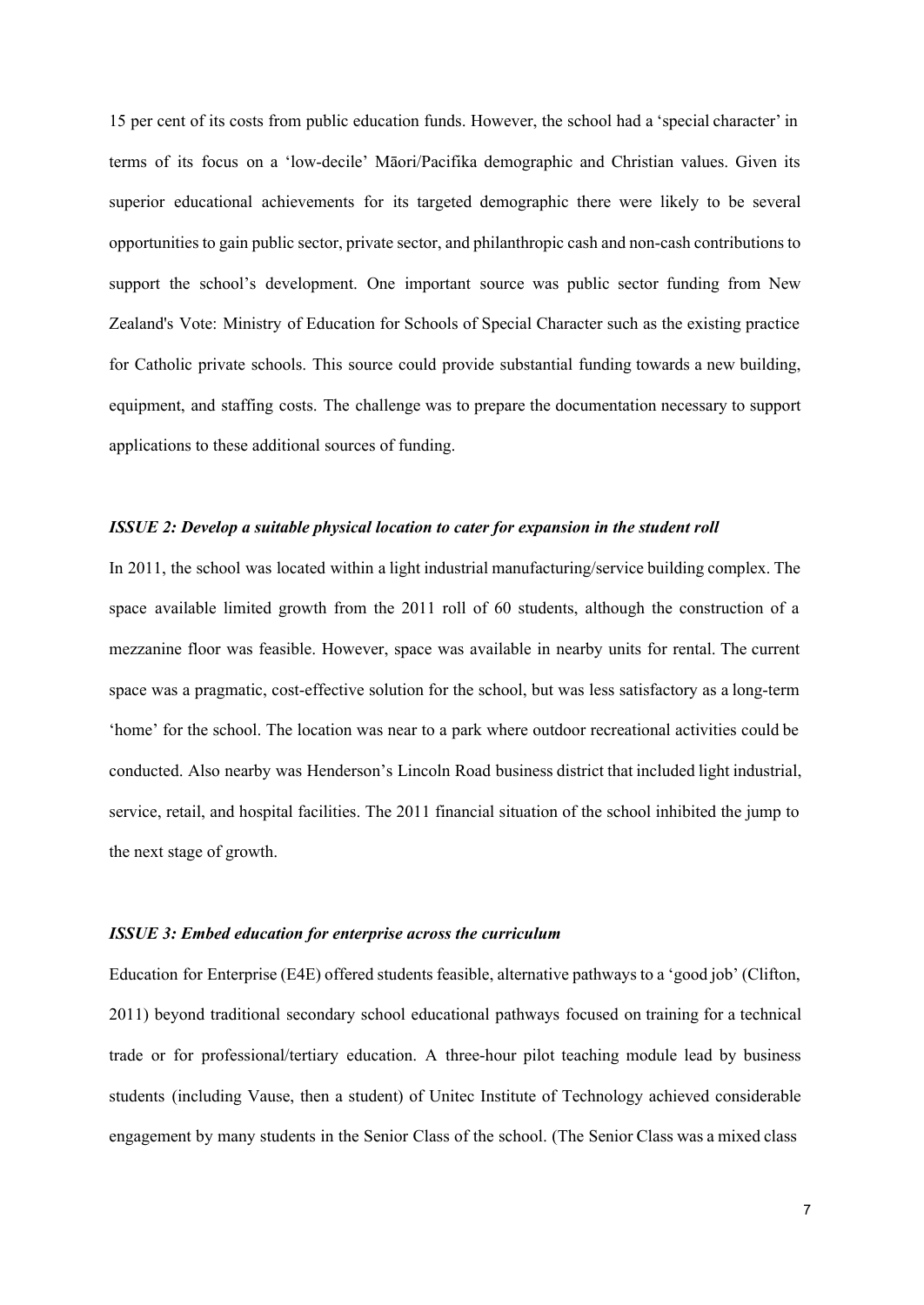combining students aged 13 through 18 years.) This positive engagement encouraged the Principal (Te Rangi Allen) and School Administrator/Project Manager (Vause) to begin exploring how to embed education for business and enterprise (E4E) into the senior school curriculum. Consequently, the school became committed to learning and adapting lessons from E4E schemes such as Onehunga High Business School, the Young Enterprise Scheme (YES), and Students in Free Enterprise (SIFE). Coincidentally, a new national curriculum for business enterprise education was being rolled out through secondary schools in New Zealand. Several staff at Unitec Institute of Technology's business school were willing and able to support the school's adoption of E4E through its teaching and applied research programmes in E4E (That is, Kearns and Mellalieu).

# *ISSUE 4: Acquire specialist staf who can harmonise with the school's special character*

The school employed several general purpose educators and teaching assistants highly committed to the special character and values of the school. These educators were committed teachers giving time and effort far beyond the normal call of duty. However, there was an urgent need to enhance the existing capacity for Māori language teaching and develop new areas such as Education for Enterprise (E4E). The challenge was to devise arrangements to employ full and parttime people who could contribute specialist teaching whilst also contributing to the development of the school's special character.

# *ISSUE 5: Develop a portfolio of pedagogies and learning technologies appropriate for guiding students to future success in a postmodern, postcolonial world*

The school in 2011 utilised a paper-based self-teaching system based on a US curriculum system, Accelerated Christian Education (ACE). The system was cost effective and simple to implement given the wide age range and capabilities of students in the Senior Class. Furthermore, the ACE curriculum enabled students to gain qualifications necessary to enter university. However, resources for learning and teaching were becoming increasingly powerful, interactive, and engaging through the application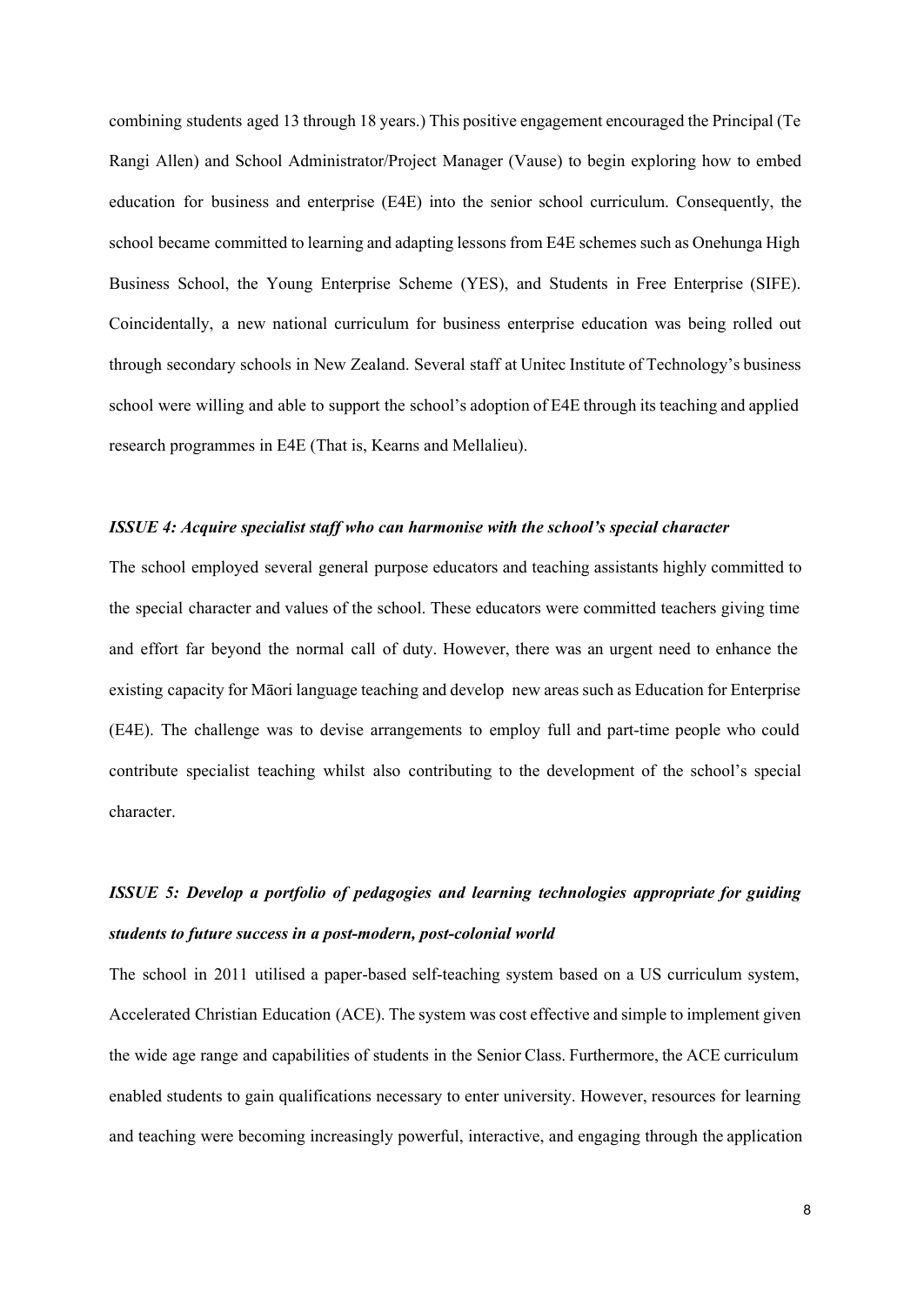of digital computing and communications technologies. Furthermore, the workplace increasingly required its employees to be 'digitally literate' in terms of using information technologies to plan and coordinate activities with others. The performance:cost ratio of information technology was continuing to improve. However, leaping onto the 'treadmill' of technology-enhanced learning presented challenges for the school in terms of maintaining the currency of technology. What were the best technology adoption pathways for the emerging cloud-oriented post-personal computer world of digital technologies?

#### **Developments November 2011 through March 2012**

In early November 2011, the foregoing strategic issues were presented as part of a community meeting (*hui*) with stakeholders of the school: *whānau* [parents and extended family], senior students, and teachers. A video presenting brief highlights of the earlier October workshop (Issue 3) with the Ngā Kākano students demonstrated their engagement with both the topic of business, and its mode of teaching. The video seemed particularly influential in gaining strong support from the parents to consider adopting an Education for Enterprise programme into the school's curriculum. Boven et al's figure (Figure 1) was also used as part of the presentation by the authors to the community.

Kearns outlined alternative approaches to introducing E4E. Kearns in his earlier career as a secondary school teacher, had been a key driver in the development of the E4E curriculum for New Zealand's secondary schools. One alternative Kearns suggested was to use the long-established Lion Foundation Young Enterprise Scheme (YES) as a vehicle for providing a highly-experiential approach to delivering E4E. Over the next few weeks, this recommendation was adopted.

The engagement of *whānau* and their unanimous and wholehearted approval to implement E4E is considered a critical milestone. Within Māori culture nothing can proceed smoothly without full discussion leading to a consensus decision from the *whānau*. This was the first 'win' in the journey towards successful implementation of E4E in Ngā Kākano.

By December, Vause and several other Ngā Kākano parents had attended an induction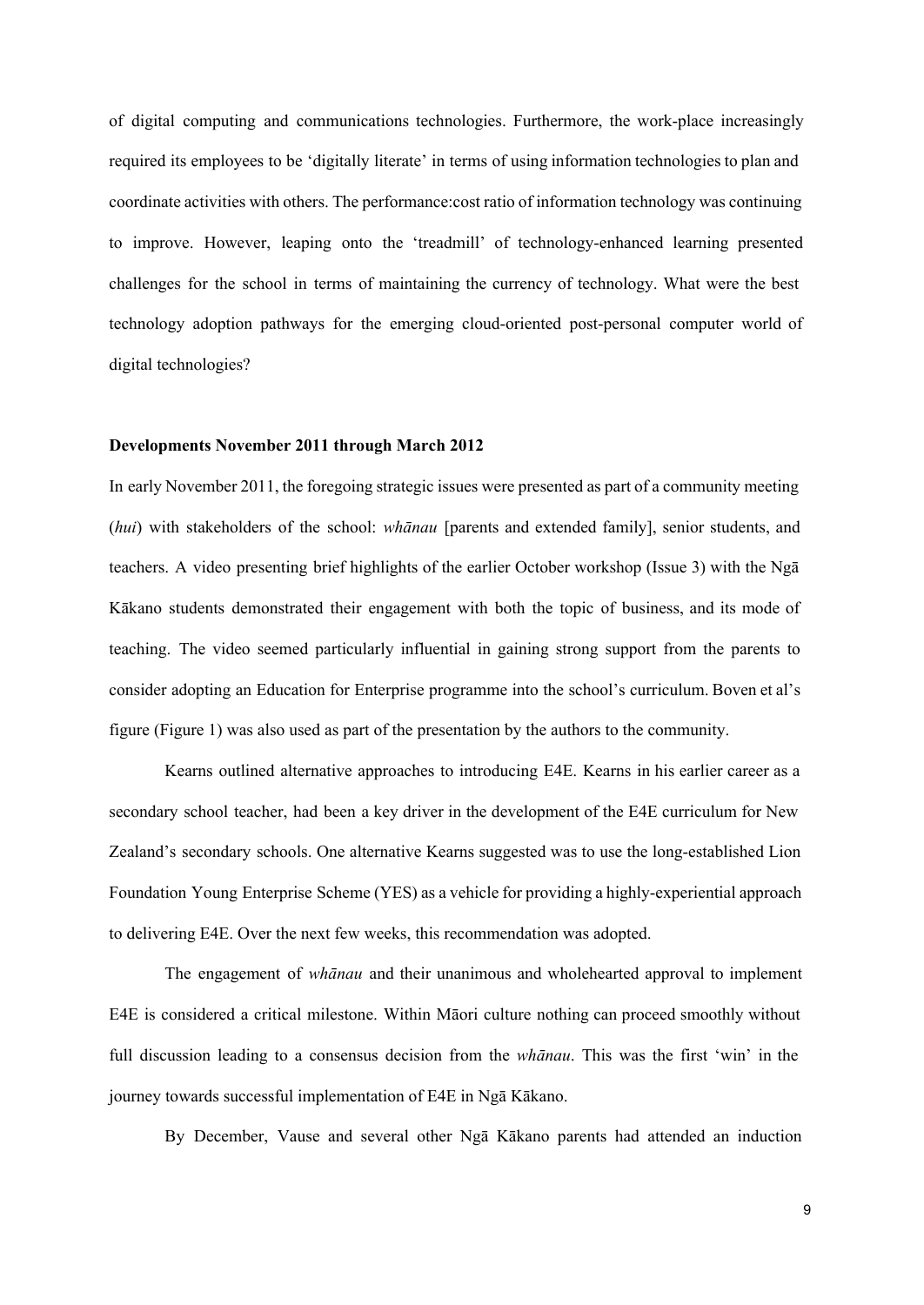programme for introducing the Young Enterprise Scheme within the school. A distinctive, relatively unusual, feature of the implementation at Ngā Kākano was the decision that all Senior School students would take part (from age approximately 14 through 17). A second feature proposed was that two half-days per week would be devoted to the students participating in the planning of their YES business enterprises and related E4E curriculum. By contrast, the usual implementation for YES in schools is through optional, extra-curricular activity for the most senior students, aged 16-17 years.

Over the long New Zealand summer break (mid-December through late-January 2012), Ng $\bar{a}$ Kākano opportunistically relocated to larger, more appropriate premises located directly adjacent to public sports grounds. Some groundwork for establishing the school's YES teams had also begun, at the recommendation of Kearns, so that the pupils could spend their summer generating ideas for possible company businesses.

The students' excitement and level of engagement in E4E was so high that they spent their Christmas holidays considering possible ventures. This was a second 'win' in the successful implementation of E4E in Ngā Kākano. As with *whānau* engagement and approval, student buy-in was equally critical, if not more so.

By March 2012, the Ngā Kākano pupils had formed two looselycoupled companies under the YES programme, Rangatahi Productions and Ngā Puawaitanga. One business was focused on providing a Māori cultural experience to new immigrants and tourists. The second business was purposed to write and record songs for performance by the first company. These foci were to change, adapt and evolve throughout the year, with the end result winning the teams many awards.

In Mid-March a large meeting for about two dozen YES school companies based in West Auckland was held at the Henderson Trusts Stadium. This event was organised and facilitated by Auckland Tourism, Events and Economic Development (ATEED), a city council organisation. At this event, a 'speed coaching' method was used whereby an assortment of business mentors and Unitec business teachers critiqued constructively each of the companies' emerging business venture proposals. Rather pleasingly, the companies from Ngā Kākano appeared amongst the more advanced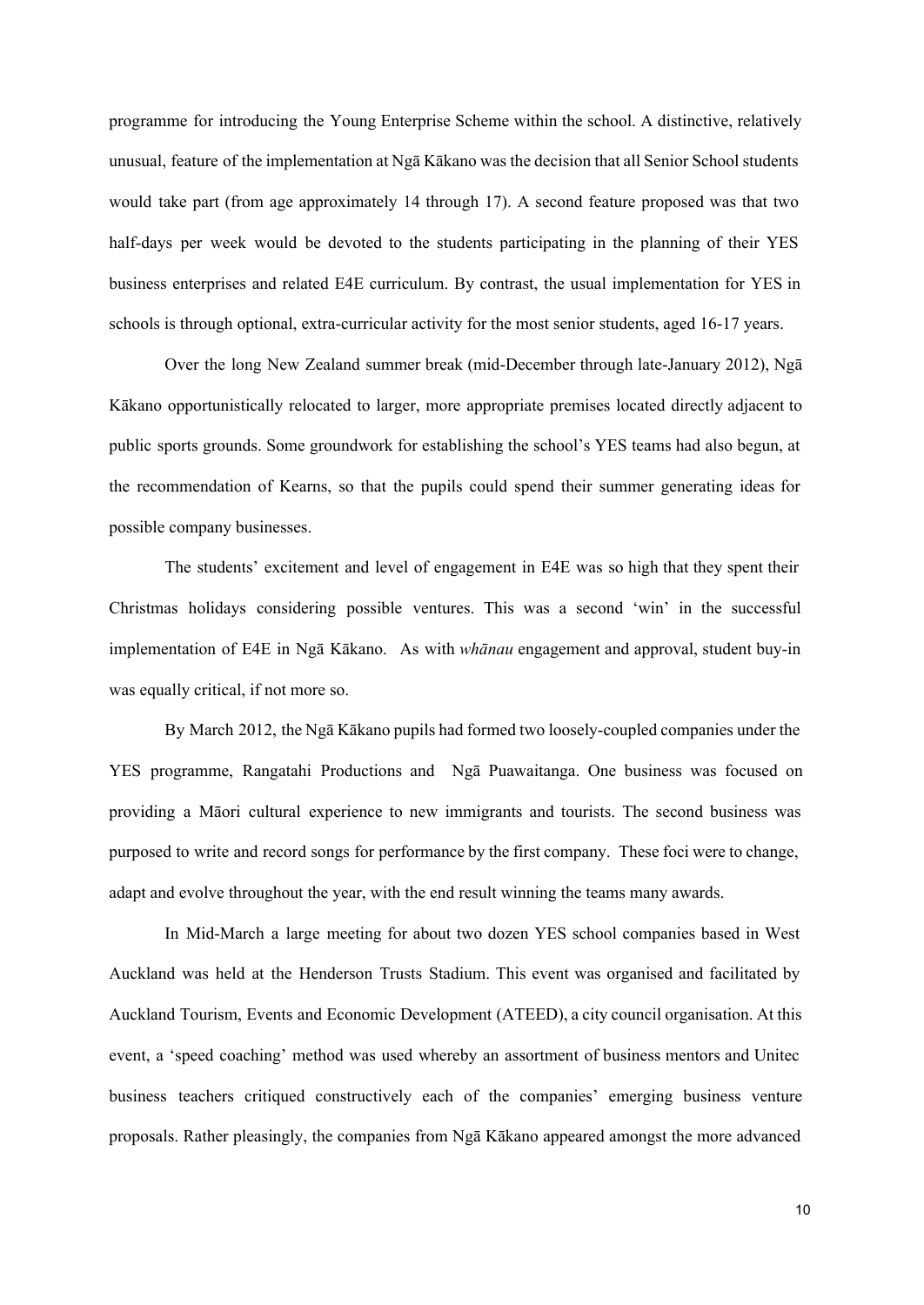school companies in that they had a presentable business plan, interviewed well, and were the only team to arrive with business cards…. A few days earlier the Ngā Kākano companies had been primed about the crucial importance of networking as part of a guest workshop from one of the Unitec staff. The Ngā Kākano companies completed the day with a sense of confidence that their progress and effort was both appropriate and recognised as worthy.

By the conclusion of 2012, Ngā Kākano had launched successfully an Education for Enterprise programme into its curriculum. The new school premises was more attractive, spacious, and functional. The additional space enabled the school to split its students into three classes from its earlier two classes: Junior, Middle, and Senior School. A gift of end-of-life personal computers to the school provided for the possibility of addressing some aspects of introducing modern information technology for education.

Following the late November 2011 re-election of a National (conservative) government, education and skills development for New Zealand's long-tail of 'disadvantaged' young people became rated a high priority for government policy. Furthermore, the adaption to New Zealand of the US Charter School public:private partnership model emerged as an new, alternative funding opportunity for Ngā Kākano (Parata & Banks, 2012; Anon, Partnership Schools). Nevertheless, Ngā Kākano still needed to address the issue of broadening its funding base.

Beyond Kearns and Mellalieu, additional teaching staff at Unitec began to take note of the value of the Ngā Kākano initiative and offered their support as mentors to the school, and the YES programme generally. Over the period May through June senior pupils from Ngā Kākano visited and participated in 'try it for a day' classes in the Unitec business school with the prospect that they might consider advancing their studies of business in the tertiary education sector. Anticipating how the Ngā Kākano approach might be up-scaled to other schools became a matter for development by Unitec's Department of Management and Marketing.

In 2013, Ngā Kākano continued the E4E initiatives introduced in 2012. Three YES teams participated in the regional competitions. Furthermore, the school developed and submitted its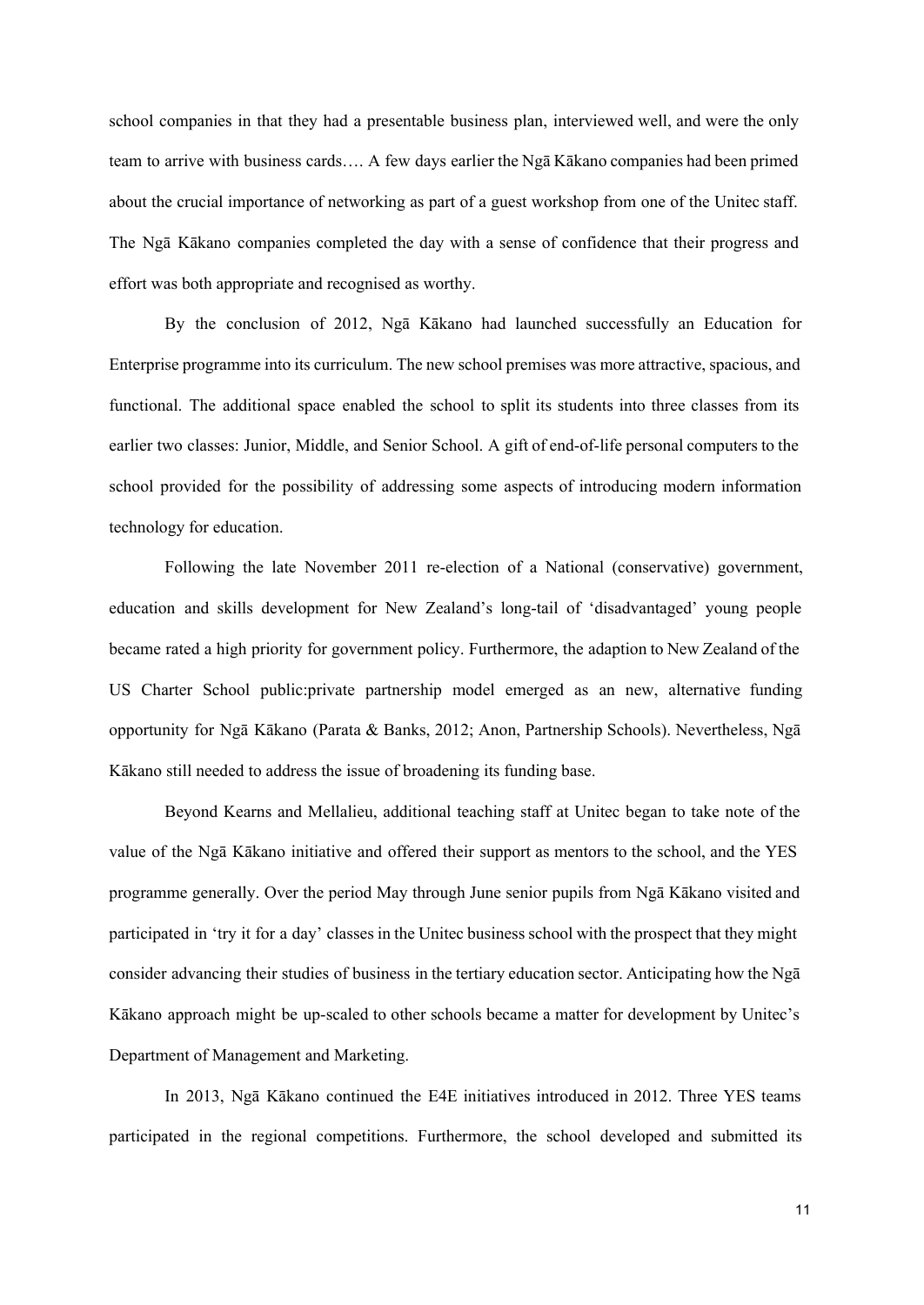application for operation as a Partnership School, the New Zealand 'brand-name' for the US Charter School movement.

#### **Ngā Kākano in 2014**

Reflecting on the strategic issues identified in late 2011, the situation for Ngā Kākano at the commencement of the new school in early 2014, had evolved as follows:

#### *ISSUE 1: Broaden the funding base for a school with 'special character*

By mid 2013, Ngā Kākano had been shortlisted for funding as one of a limited number of pilot schools for the government's new Partnership Schools programme. This programme was informed by the increasing evidence of success by the United States Charter Schools movement (The Economist, 2012; M. D. S., 2013). Whilst Ngā Kākano was unsuccessful in achieving Partnership Schools funding commencing for the 2014 academic year, the process of undergoing scrutiny for its application had developed deepening support from an extensive Māori community for the school to gain Partnership status from the then forthcoming (2015) negotiation process. More recently, the school was being recognised by a small, but growing number of educationalists as having developed a unique, distinguished, and ultimately successful teaching and learning environment particularly helpful for advancing disadvantaged Māori and Pacifika children that is, what was becoming termed '*Te Kaupapa Ngā Kākano*'.

## *ISSUE 2: Develop a suitable physical location to cater for expansion in the student roll*

The school has twice moved location since 2011 from its less satisfactory light industrial factory warehouse location. Most recently, in 2013 the school took occupancy of a modern, purpose-built, small-scale educational facility. Whilst the lease on the facility is heavily subsidised, the location provided ample scope for development and growth. Continued, long-term access to the facility may well be contingent on resolution of ISSUE 1. Fortunately, the school was making more obvious and productive use of the facility than its previous occupants.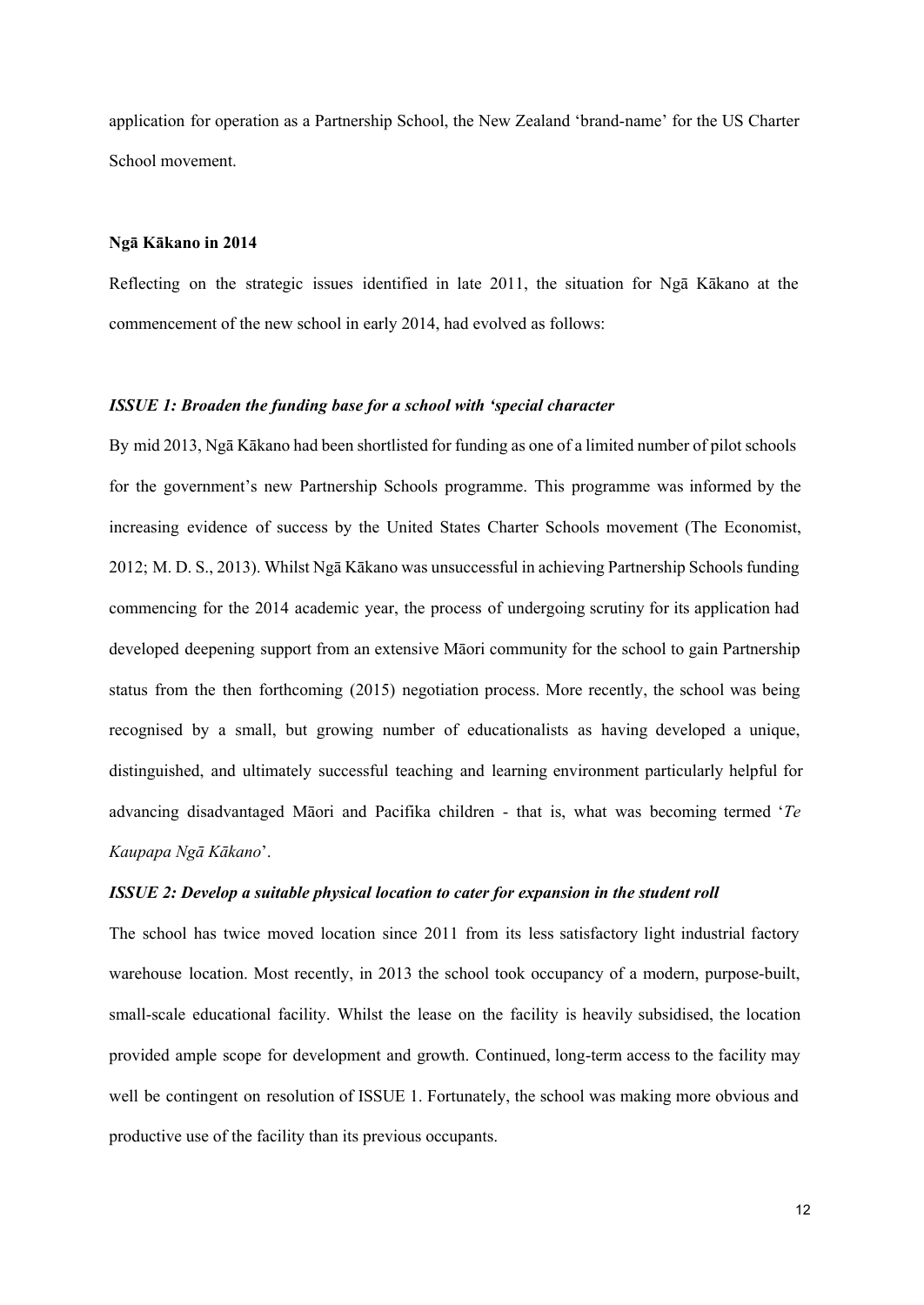#### *ISSUE 3: Embed Education for Enterprise (E4E) across the curriculum*

Since 2012, Ngā Kākano began adopting the New Zealand national standard E4E curriculum, initially through the vehicle of the Young Enterprise Scheme (YES). Uniquely in the New Zealand context, all senior students, from the age of 14 years, participate in YES. Furthermore, the teams have been placed highly in local and regional competitions (Mellalieu and Vause 2012a; Mellalieu and Vause 2012b; Tischler 2012). Several parents have been inspired to establish their own small enterprise based around their specialist indigenous craft skills. E4E was viewed by the school and its community as one vital vehicle for developing students' character and contemporary enterprise skills and broadening students' career horizons. E4E also helped introduce new teaching pedagogies such as project-based learning (Markham 2011).

#### *ISSUE 4: Acquire specialist staf who can harmonise with the school's special character*

The school began developing an active induction and professional development programme for its staff which was crucial to maintaining and enhancing its unique *kaupapa* [indigenous teaching and learning approach]. (See Fitzsimons and Smith, 2000; Peters, 2002) Partnership arrangements with Māori language and information technology specialist educators enabled the school to present a broad curriculum on a limited budget. The school has made an absolute commitment to employ only registered teachers in positions of teaching responsibility. The Board of Trustees for the school has been broadened and professionalised beyond its 2011 extended family to include external legal, financial, general business, environmental sustainability, and educational leadership expertise.

# *ISSUE 5: Develop a portfolio of pedagogies and learning technologies appropriate for guiding students to future success in a postmodern, postcolonial world*

In the simplest of terms, Ngā Kākano had implemented a learning and teaching environment that weaves together the strengths of several pedagogical approaches: traditional Western in-class teacherled; *kaupapa Māori* [approaches informed by indigenous Māori cultural practice such as the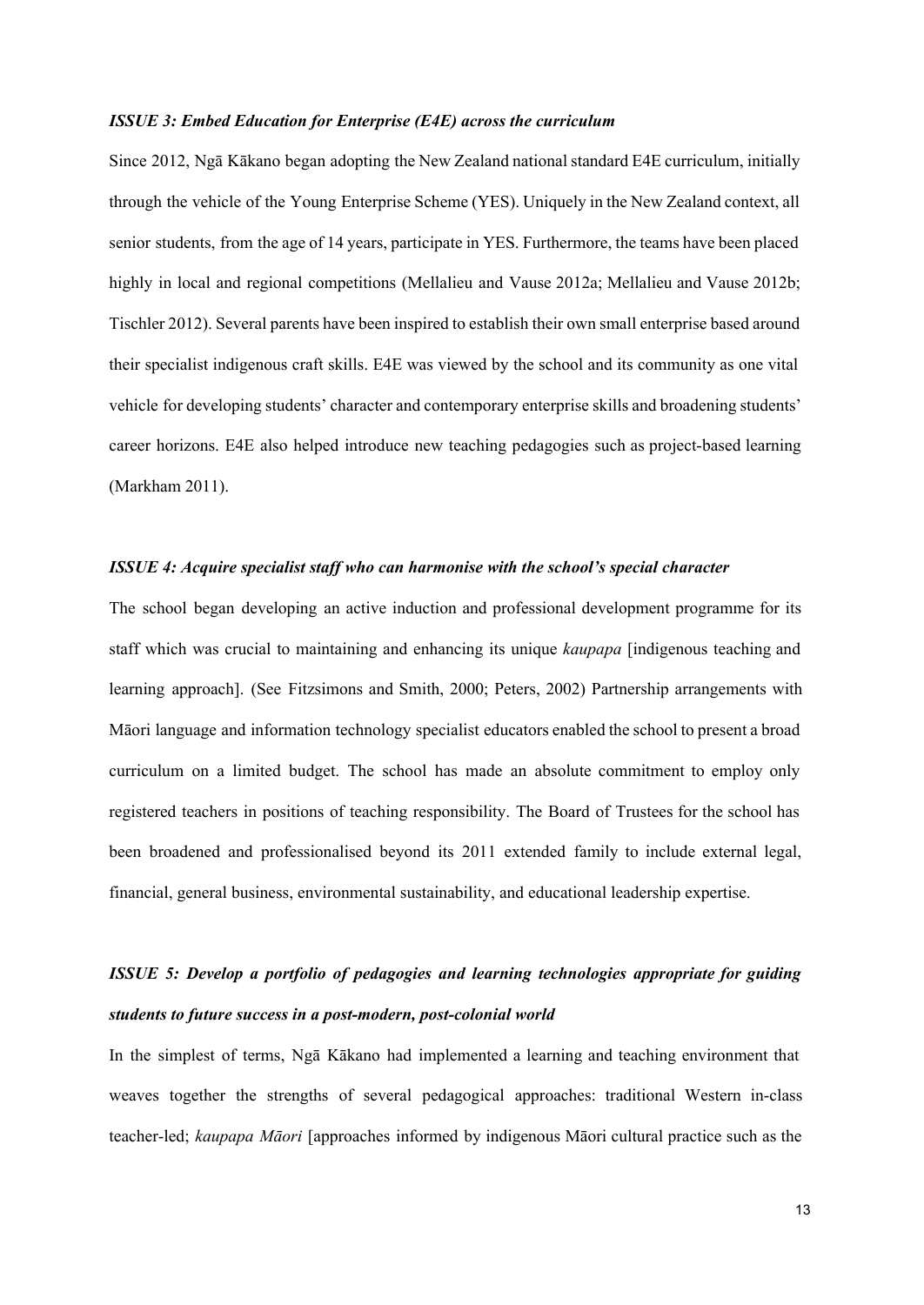wellknown *haka* warrior greeting], and *kaitiakitanga* [environmental guardianship]; contemporary project-based learning (Markham, 2011); mail-based correspondence school using  $NZ$  and US curricula; strengthsbased talent development (Liesveld and Miller 2005); and, increasingly, information and computing technology-enhanced (ICT) learning. In particular, the New Zealand Curriculum has been used since 2013 in years 9 - 13 (pupils aged 13 - 18 years). The result emerged as a productive and distinctive *Te Kaupapa Ngā Kākano*, a case exemplifying strongly the ambitions sought for Māori education by the NZ Ministry of Education's Māori education strategy, *Ka Hikitia* [Literally: Stand up! Metaphorically: Accelerate Success!] (Anon, The Māori education strategy).

#### **SUMMARY AND CONCLUSIONS**

Boven, Harland and Grace observed that students who have limited access to 'elite' education are at risk of joining a vicious circle of low educational outcomes, inadequate training for the emerging workplace, and exhibiting behaviours that make escape from poverty difficult. They characterised this state as an 'education divide'. This case study explored the lessons learned from a relatively small and disadvantaged school, Ngā Kākano, that embarked on a path to engage its students in 'Education for Enterprise' as one component of a curriculum to help its students aspire and achieve educational outcomes that better positioned its students for modern citizenship, tertiary education, or other promising career pathways.

Embedding Education for Enterprise (E4E) into the curriculum and broader fabric of Ngā Kākano has been one of several initiatives pursued successfully since 2011. One cannot claim that implementing E4E at Nga Kakano - or any other school - will necessarily overcome youth disadvantage or the 'education divide'. Nevertheless, the E4E initiative has contributed towards enhancing the school's distinct and highly engaging educational environment. Furthermore, adoption of the E4E initiative was associated with senior students examining a broader range of post-secondary career and educational options, though not necessarily in business. Consequently, it is useful to reflect on the factors we regard as crucial for achieving the successful implementation of E4E in the context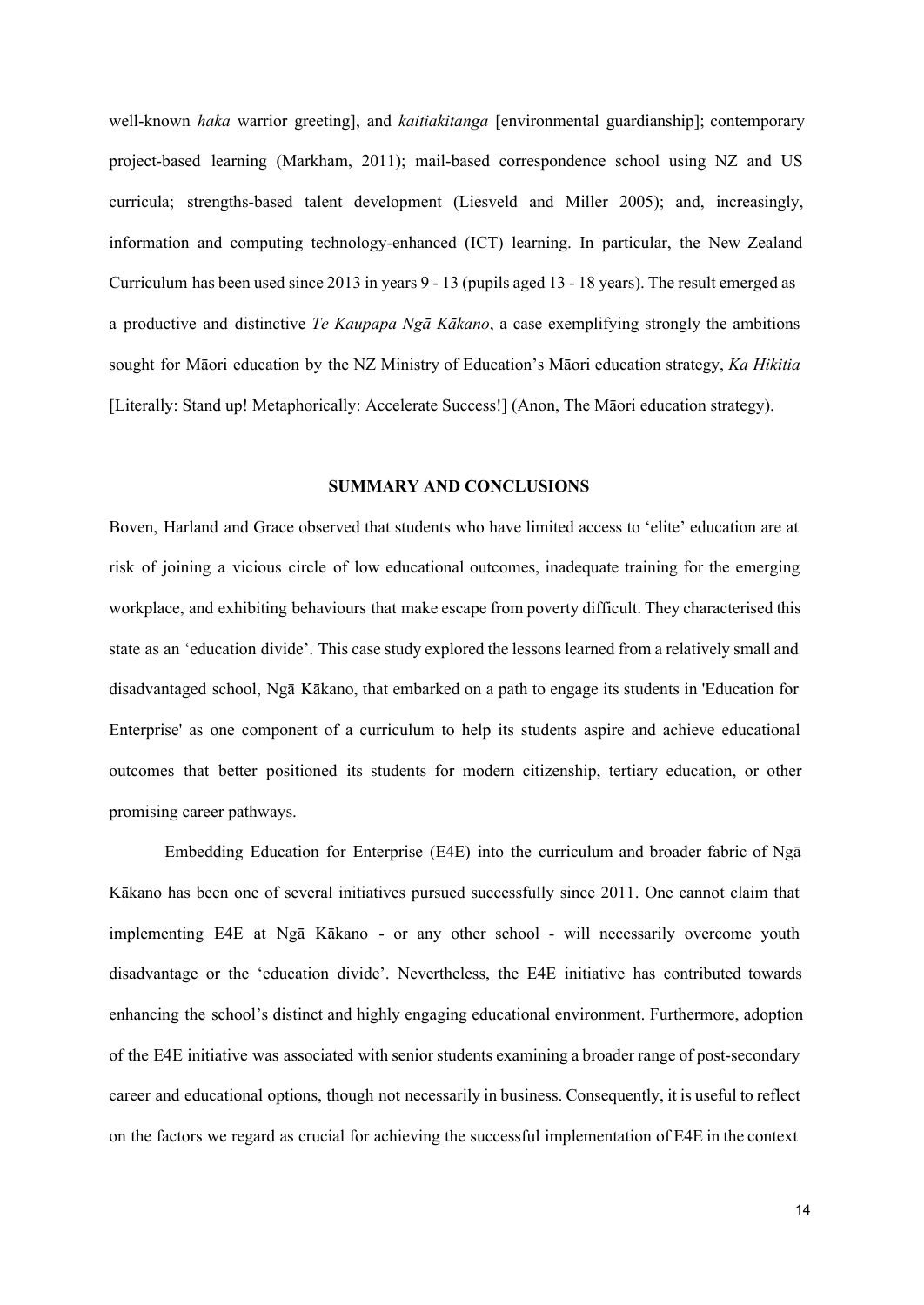of this relatively disadvantaged school.

First, the engagement of *whānau* [extended family] and their consensus approval at a meeting [*hui*] to implement E4E was a critical, early milestone. Presenting a video record of a successful pilot demonstration of E4E in practice with students of the school was helpful in developing understanding for what was, for parents, an unexpected and novel proposal. Following the consensus decision by parents, senior pupils, and teachers to proceed with E4E, the pupils' excitement and level of engagement in E4E was so high that they spent their Christmas (New Zealand summer) holidays thinking of possible ventures. This was a second early 'win' in the successful implementation of E4E in Ngā Kākano. As with *whānau* engagement and approval, pupils' buyin was equally critical, perhaps more so. This early engagement by the pupils, in advance of the subsequent school year, became amplified in both their success and confidence through the later stages of the Young Enterprise Scheme aspect of the E4E programme. This success created a self-reinforcing, virtuous cycle that continued to pervade the school's adoption of E4E.

Beyond their experience of E4E, graduates of the school enrolled in university studies in a diverse range of subjects beyond business. Younger students are now identifying much earlier in their school studies possible career and tertiary study options, and, therefore, what courses of study and achievement are required during their school years.

At the start of 2015 Ngā Kākano school was growing steadily, optimistically, and surely towards its intended optimal school roll of approximately 130 students. The school roll, then anticipated to be achieved within  $18 - 24$  months, was aided strongly through extraordinarily well-connected extended family and indigenous community communication networks. Perhaps not coincidentally, it is these types of family and community networks that anthropologist Metge (2015) identifies as being associated with the methods of Maori learning and teaching that flourished in the mid 20th century. Financial resourcing continued to be a challenge, which was expected to limit the school's ability to provide specialist learning support at the most senior student levels - aged 16 and above. Translating the tacit nature of *Te Kaupapa Ngā Kākano* [the Ngā Kākano education enterprise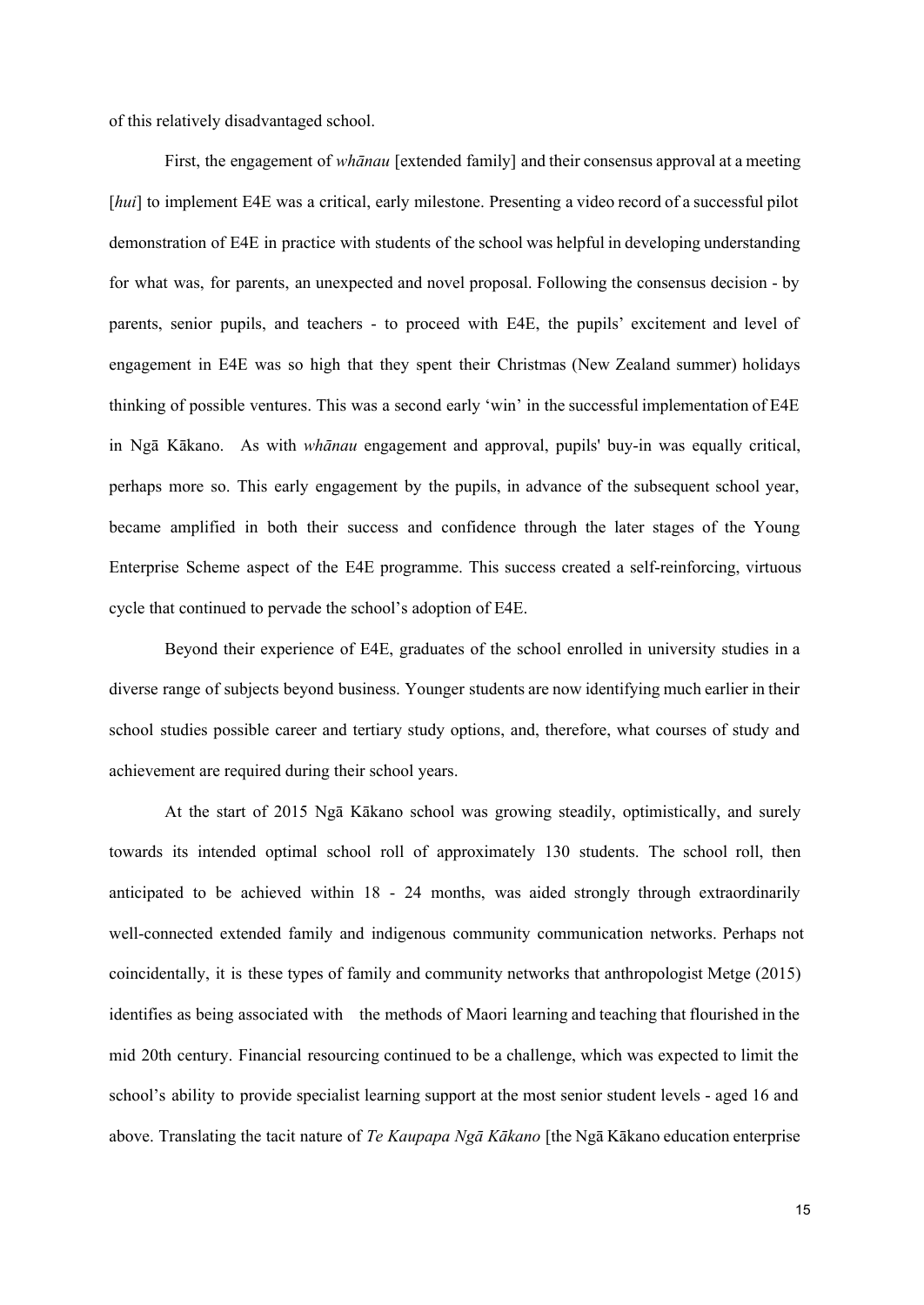model] into an explicit formal 'Western-like'/conventional pedagogy suitable for comprehension or adoption by others emerged as a requirement for extending the level of state funding through the Partnership Schools initiative. Growth beyond the perceived optimal roll of 130 students was expected to eventuate through dividing, 'cloning', franchising, or reseeding *Te Kaupapa Ngā Kākano* into other geographic locations for which there was urgent and evident demand, both within and beyond New Zealand.

In conclusion, one delightful symbol of Ngā Kākano's success was the recent report of an anxious woman who wished to ensure a place on the school's roll for her child as yet to be born. The community recognised the value of, and is endorsing Ngā Kākano's achievements.

# **DISCUSSION QUESTIONS**

- 1. Identify alternative initiatives that Ngā Kākano could pursue over the period 2015 2016 that resolve each of the five strategic issues as they existed in late 2014.
- 2. What other significant strategic issues are pertinent to the development of Ngā Kākano? How would you resolve those issues?
- 3. What specific steps would you recommend for managing the growth of Ngā Kākano beyond its optimal size and 'cloning' the Ngā Kākano education enterprise model [*Te Kaupapa Ngā Kākano*]?
- 4. In light of your answers to questions 1 3, what specific actions and priorities do you advocate to the Board of Trustees and management of Ngā Kākano? How would you mitigate any risks you identify in your recommendations?

# **REFERENCES**

- *The Economist* (2012), Charting a better course: Charter schools raise educational standards for vulnerable children. *The Economist*. Available from[:](http://www.economist.com/node/21558265) <http://www.economist.com/node/21558265> [February 1, 2014].
- Boven, R., Harland, C. & Grace, L. (2011), *More ladders, fewer snakes: Two proposals to reduce youth disadvantage*, Auckland, N.Z.: The New Zealand Institute. Available from[:](http://stakeholderstrategies.co.nz/files/REPORT%2520-%2520More%2520ladders%2520fewer%2520snakes.pdf)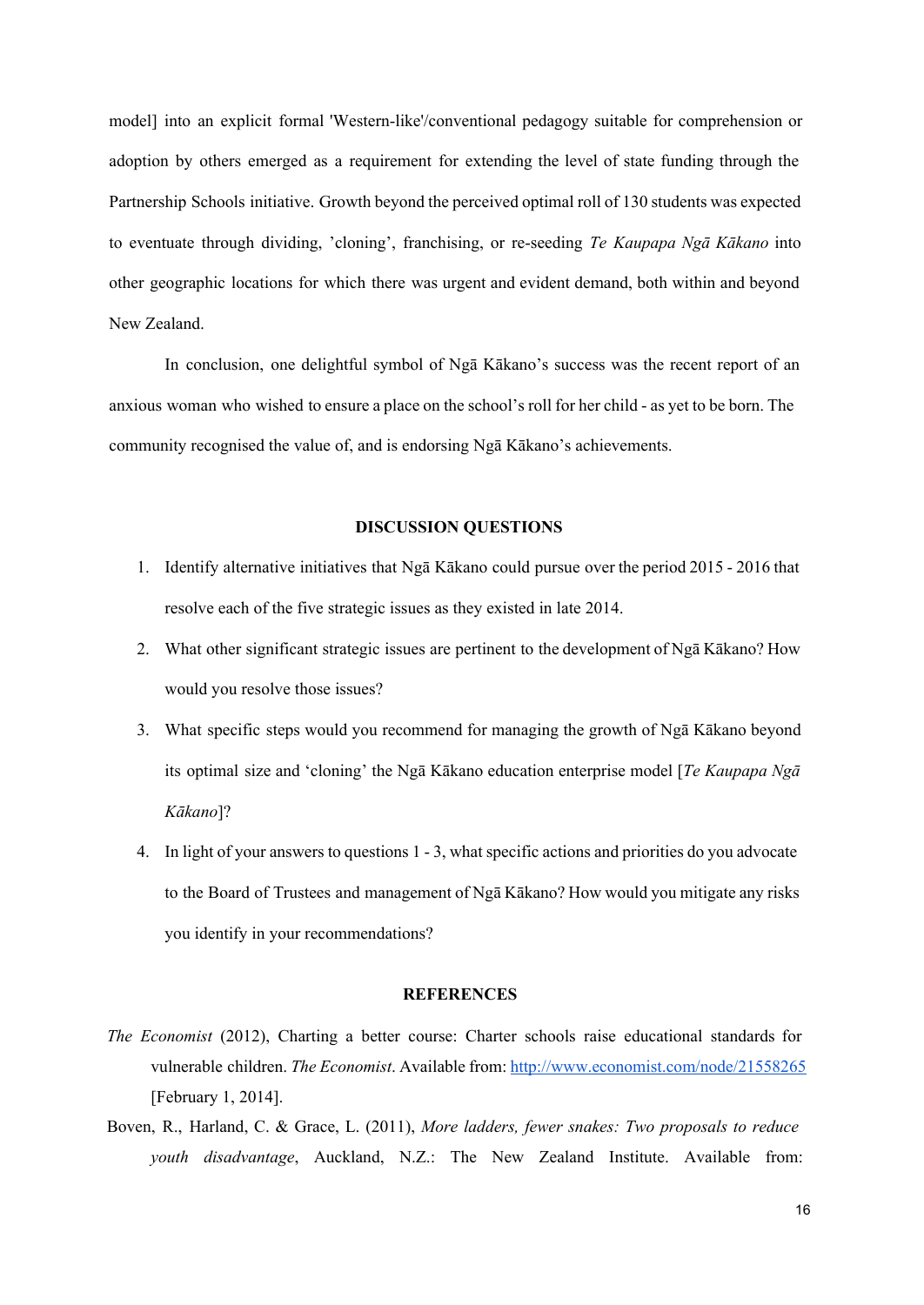[http://stakeholderstrategies.co.nz/files/REPORT%20%20More%20ladders%20fewer%20snakes](http://stakeholderstrategies.co.nz/files/REPORT%2520-%2520More%2520ladders%2520fewer%2520snakes.pdf) [.pdf](http://stakeholderstrategies.co.nz/files/REPORT%2520-%2520More%2520ladders%2520fewer%2520snakes.pdf) [July 18, 2011].

Clifton, J., (2011), *The Coming Jobs War*, Gallup Press.

- *The Economist* (2012), Charting a better course: Charter schools raise educational standards for vulnerable children. *The Economist*. Available from[:](http://www.economist.com/node/21558265) <http://www.economist.com/node/21558265> [February 1, 2014].
- Education for Enterprise (E4E) Home. *Ministry of Education*. Available from[:](http://education-for-enterprise.tki.org.nz/) http://education-for-enterprise.tki.org.nz/ [October 26, 2011a].
- *Education Today: Learning Auckland* (2012), Enterprise in Education: Doing a lot with a little. *Education Today: Learning Auckland*, (1), pp.23–24. Available from[:](http://issuu.com/learningauckland/docs/learning_auckland/23?e=0) [http://issuu.com/learningauckland/docs/learning\\_auckland/23?e=0.](http://issuu.com/learningauckland/docs/learning_auckland/23?e=0)
- Fitzsimons, P. & Smith, G. (2000), Philosophy and Indigenous Cultural Transformation. *Educational Philosophy and Theory*, 32(1), pp.25–41. Available from[:](http://www.tandfonline.com/doi/abs/10.1111/j.1469-5812.2000.tb00430.x) http://www.tandfonline.com/doi/abs/10.1111/j.1469-5812.2000.tb00430.x [January 22, 2014].
- Liesveld, R. & Miller, J.A. (2005), *Teach with Your Strengths: How Great Teachers Inspire Their Students*, Gallup Press.
- The Māori education strategy: Ka Hikitia Accelerating Success 2013 2017. *Ministry of Education*. Available from[:](http://www.minedu.govt.nz/theMinistry/PolicyAndStrategy/KaHikitia.aspx) <http://www.minedu.govt.nz/theMinistry/PolicyAndStrategy/KaHikitia.aspx> [February 1, 2014d].
- Magidson, J. 2006, Idealized Design of the Academy of Vocal Arts (AVA). Available from[:](http://www.systemswiki.org/images/a/a3/Idc-operaschool.doc) http://www.systemswiki.org/images/a/a3/Idc-operaschool.doc.
- Markham, T. (2011), Project Based Learning. *Teacher Librarian*, 39(2), pp.38–42. Available from[:](http://libproxy.unitec.ac.nz:2048/login?url=http://search.ebscohost.com/login.aspx?direct=true&db=ehh&AN=69978994&site=ehost-live&scope=site) [http://libproxy.unitec.ac.nz:2048/login?url=http://search.ebscohost.com/login.aspx?direct=true&](http://libproxy.unitec.ac.nz:2048/login?url=http://search.ebscohost.com/login.aspx?direct=true&db=ehh&AN=69978994&site=ehost-live&scope=site) db=ehh&AN=69978994&site=ehost-live&scope=site [January 31, 2014].
- M. D. S. (2013,) The freedom to teach: Education reform. *The Economist*. Available from[:](http://www.economist.com/blogs/democracyinamerica/2013/03/education-reform) http://www.economist.com/blogs/democracyinamerica/2013/03/education-reform [February 1, 2014].
- Mellalieu, P.J. (1992), Auditing the Strategic Plan. *Managerial Auditing Journal*, vol. 7, no. 1, pp.11–16.
- Mellalieu, P.J, Kearns, N., Vause, A. & Coleman, E.B. (2014), Reducing Youth Disadvantage through Education for Enterprise: A Case Study of Nga Kakano School. World Business and Economics Research Conference (WBERC) 2014. Auckland. Available from[:](https://www.academia.edu/5948200/Reducing_Youth_Disadvantage_through_Education_for_Enterprise_A_Case_Study_of_Nga_Kakano_School) [https://www.academia.edu/5948200/Reducing\\_Youth\\_Disadvantage\\_through\\_Education\\_for\\_E](https://www.academia.edu/5948200/Reducing_Youth_Disadvantage_through_Education_for_Enterprise_A_Case_Study_of_Nga_Kakano_School) nterprise A Case Study of Nga Kakano School.

Mellalieu, P.J. & Vause, A. (2011), Advancing educational outcomes through Education for Enterprise